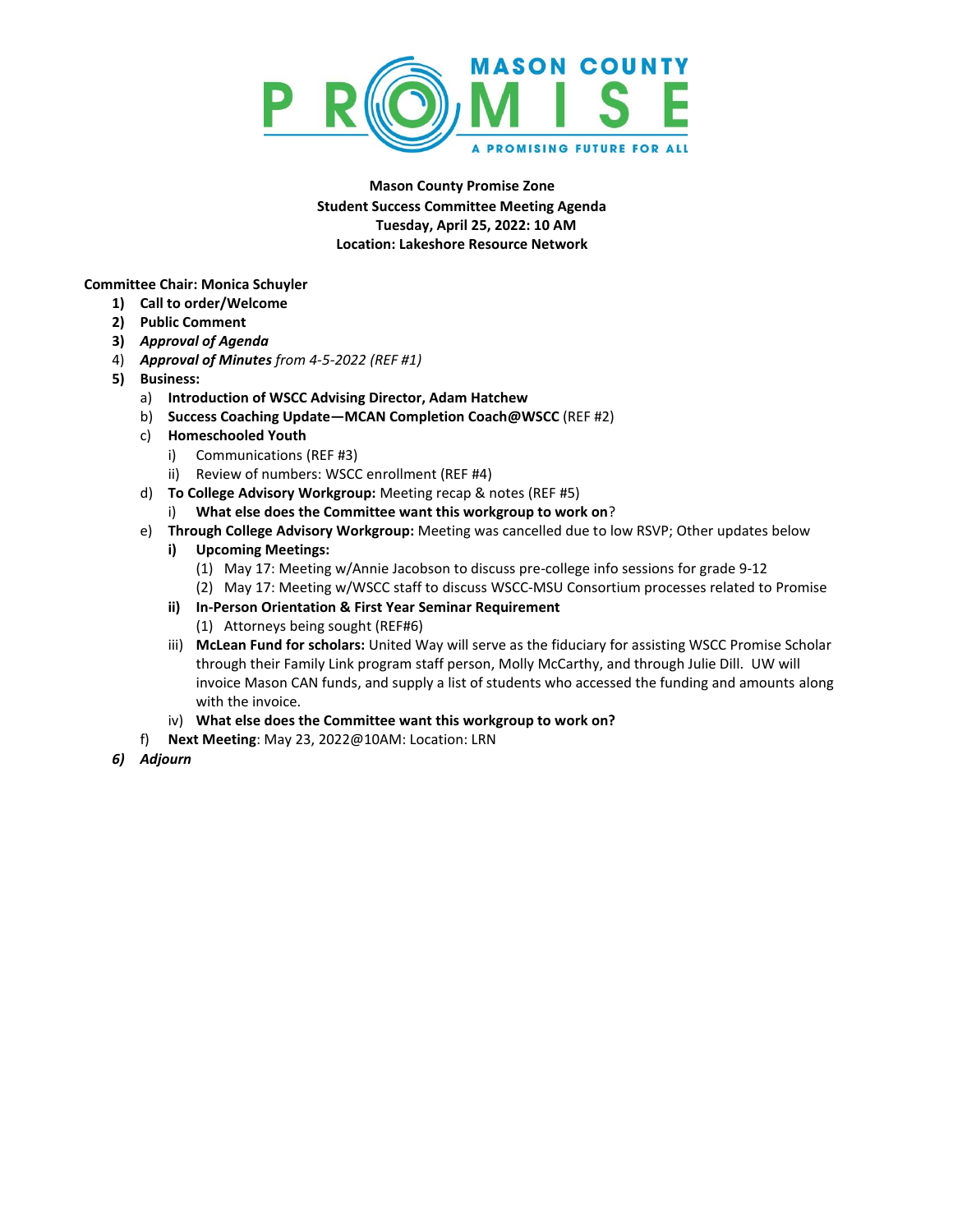

## **Mason County Promise Zone Student Success Committee Meeting Minutes Tuesday, April 5, 2022: 10 AM Location: Lakeshore Resource Network**

**Present:** Andrea Large (left at 11:08), Amy Pepper, Annette Quillan, Monica Schuyler, Joan Vidak; Absent: Vic Burwell, Kathy Surd

## **Committee Chair: Monica Schuyler**

- **1) Call to order: Schuyler called the meeting to order at 10:01 AM.**
- **2) Public Comment:** Karen Smith introduced herself, and shared a bit of her work experience with community a college library in California that had a Promise program.
- 3) *Approval of Agenda: Motion by Large to approve with support from Vidak; Motion carried 5-0-2.*
- 4) *Approval of Minutes from 2-28-2022: Motion by Vidak to approve with support from Quillan; Motion carried 5-0-2.*
- **5) Business:**
	- i) **Goal Language Clarification:** Objective 2.2—how are we defining 3 years?
		- (1) Members discussed this and came to the consensus that 3 years after high school graduation is the goal that the Zone can affect.
	- b) **To College Advisory Workgroup:** Meeting recap & notes: Maloney shared a recap.
		- i) **Videos:** Summer AmeriCorps workers will help with this.
		- ii) **FAFSA Grant:** Maloney shared that a grant had been received from MCAN for a FAFSA Completion Coach training on May 19<sup>th</sup> at WSCC.
		- iii) **Summer AmeriCorps:** Maloney shared the basics of what two summer workers will help with.
		- iv) **What else does the Committee want this workgroup to work on**? Comparison of YAC data and local Promise Focus Group findings could be interesting.
	- c) **Through College Advisory Workgroup:** Meeting recap & notes: Schuyler shared a recap.
		- **i) In-Person Orientation & First Year Seminar Requirement**
			- *(1)* Maloney reviewed IT feedback and recommended that the Books and Technology support be written into the plan, as it could require state approval. The committee felt that it could also be used as part of student success dollars without a rewrite of the plan. *Large motioned to recommend getting an attorney's advice on whether or not the Zone will need to rewrite the plan to fund a book/tech award as a part of a student success initiative that rewards participation in New Student Orientation & First Year Seminar, with support from Quillan; Motion carried 5-0-2.*
		- ii) **McLean Fund for scholars:** Maloney shared that a discussion is set for April 14th to see if this could be run through the United Way Family Link Community-Schools Coordinator at WSCC.
		- iii) **Definition of Success:** Maloney read the definitions the Through College group came up with. Members felt adding a bullet that transferring/success at another institution is also success.
		- iv) **What else does the Committee want this workgroup to work on?** No additional items added.
	- d) **MPZA National Student Clearinghouse Data:** The first report for Promise Scholars is expected 8/12/22; Pepper shared that she has a graduate student employee who may be able to help analyze NSC data.
	- e) **2.0 Removal: Next Steps/Considerations:** After a brief discussion, the committee opted to add this item to their April 25<sup>th</sup> agenda for more in-depth consideration.
	- **f) Michigan Colleges Online courses:**
		- *(1)* Recommendation Form: *Quillan made a motion to recommend approval of this form for use by WSCC/Promise, with support from Vidak; Motion carried 4-0-3 (Large left).*
	- g) **Next Meeting**: April 25, 2022@10AM: Location: LRN
- *6) Adjourn: Motion by Schuyler to adjourn at 11:42AM.*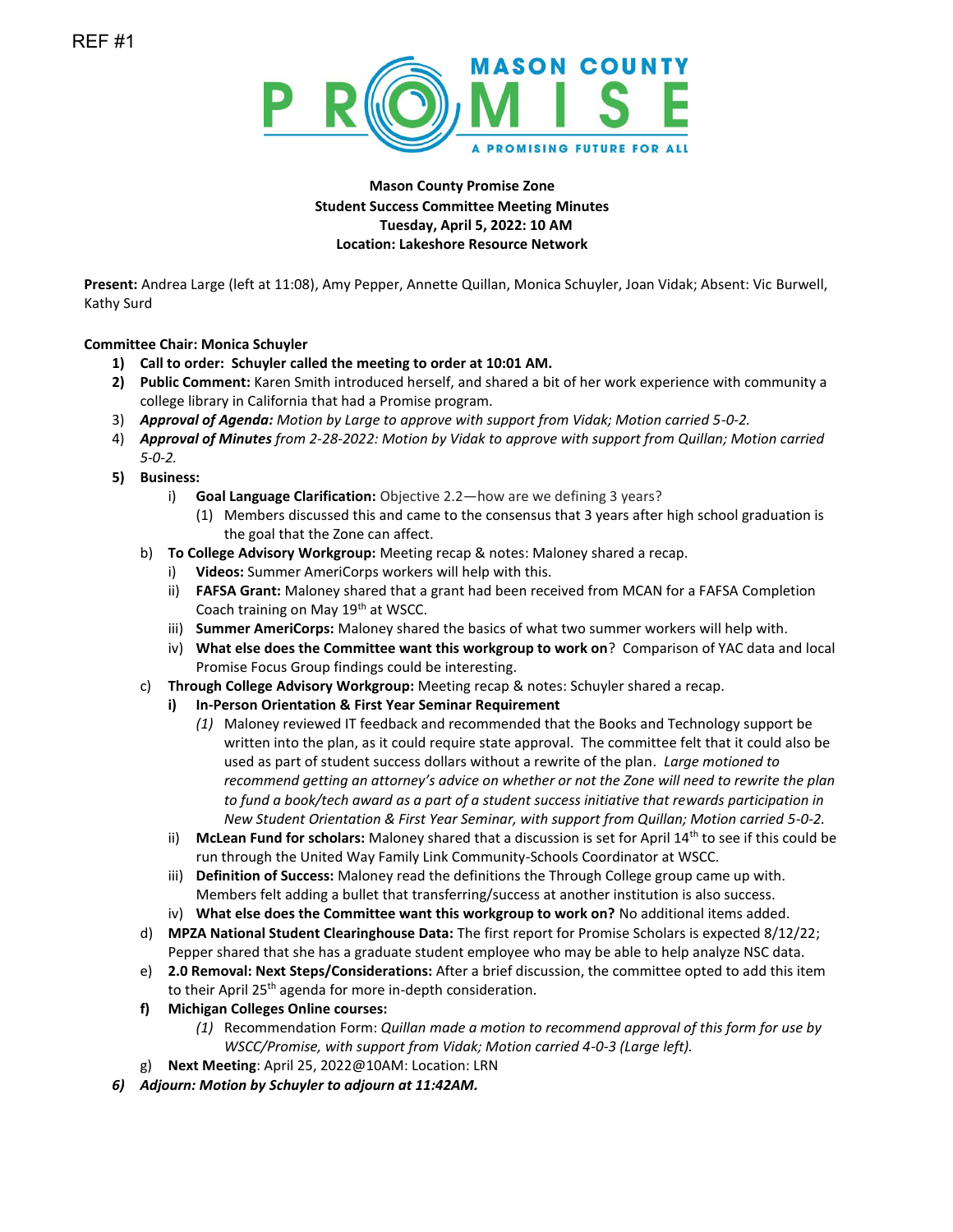# **Additional Incentives for Coaches**

- Housing
	- o Providing an overview of housing options available in the region and/or connect the candidate with housing resources
	- o Offer on-campus housing
	- o Provide a housing stipend to help the candidate offset housing costs
	- o Relocation assistance for members who will relocate for service.
- Meals
	- o Meal card to the on-campus food court or dining hall
	- o Provide a food stipend or gift cards to a local grocery store
- Transportation
	- o Monthly bus pass
	- o Monthly gas gift card
- Other
	- o Access to site-managed or other local facilities (eg. Rec center, library, computer lab)
	- o Career and education support, including participation in professional conferences, trainings and classes
- Incentives
	- $\circ$  Setting department goals as it relates to success metrics and providing incentives when they are hit (pizza parties, coupons to local businesses, free swag, etc.)

## Long-Term Strategies

- End of Service Scholarship
- Credit for service

## *Financial incentives for members may be provided by the site only under the following conditions:*

- *Support is offered and available equally to all members at a site.*
- *Cash or checks (unless for reimbursable expenses) are not given directly to the member.*
- *Gift cards are for specific purposes (transportation, food) and not cash cards.*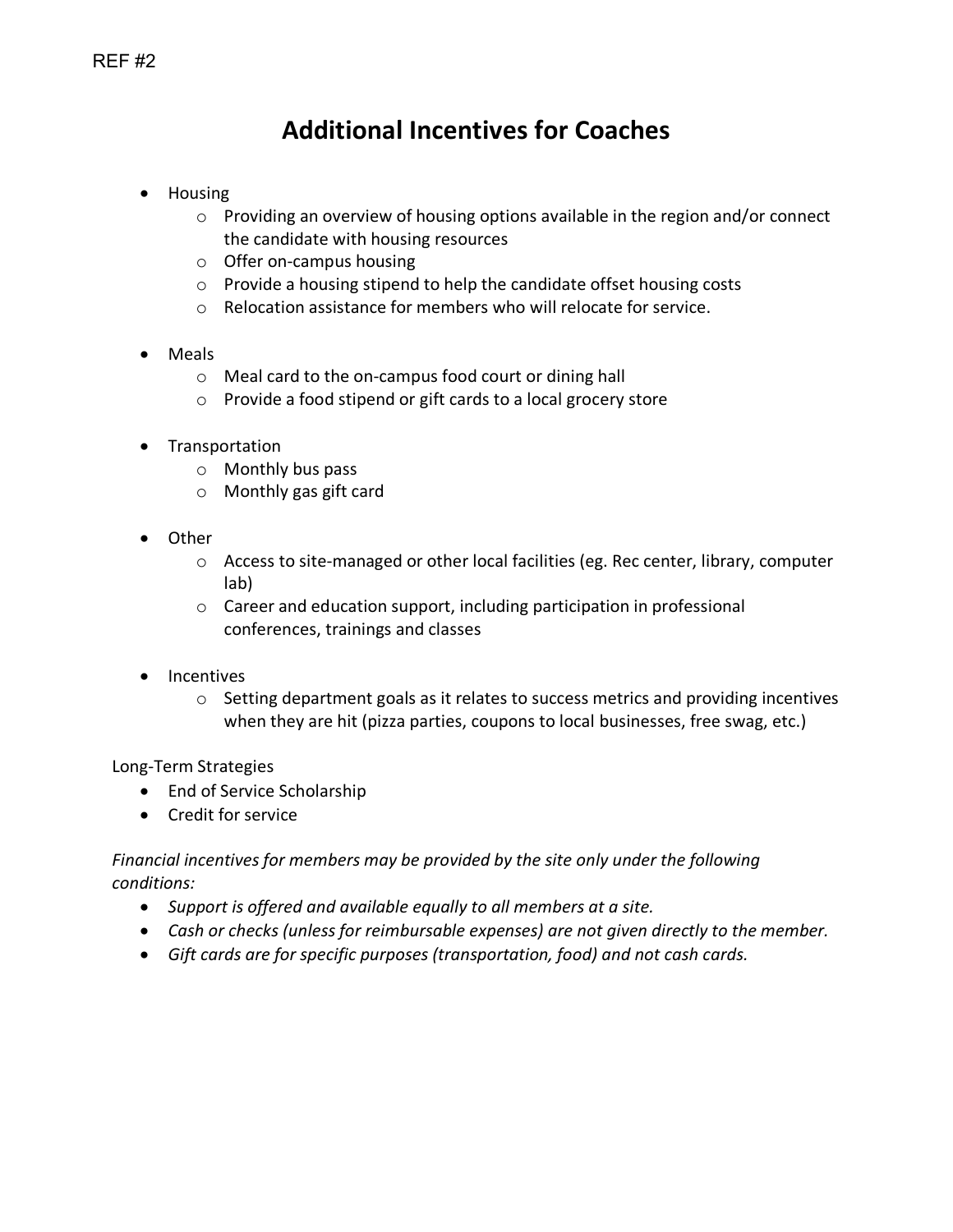## 4/14/22

To: Mason County Promise Board & Student Success Committee

Hello, my name is Genesis Davis. I am a graduated homeschool student who lives in Mason Country, and am planning to attend West Shore Community College in the fall. Unfortunately finances are very tight right now and I was hoping for this scholarship until I was informed that at this time Mason County Promise does not support homeschooled students.

I was told that you will be reviewing this topic in July, and that the student success committee will be reviewing even sooner on April 25th. The purpose of this email is to strongly encourage the support of students just like me who seek to higher their education but often do not go through with it because of financial hindrances.

I know for a fact that, if this was offered for homeschoolers it would greatly impact a lot of students, and many would consider college more seriously. I have a variety of friends who are homeschooled; not all, but many come from larger families who cannot afford to put their children through college, and as a result they just opt out instead. I personally am one of 5 kids and will not be receiving any monetary aid from my parents or family, therefore all the weight does fall on me to not only support myself through college but pay for college itself out of pocket as well.

I see a very large need for such a wonderful scholarship to apply for homeschool students as well as public and GED equivalent students. Many homeschool students do exceedingly well in school and would love the opportunity to go farther if the chance was presented. I believe that the homeschool community would take great pride in getting the Mason County Promise scholarship, and would strive for success.

Thank you for your time and consideration on this subject,

Genesis Davis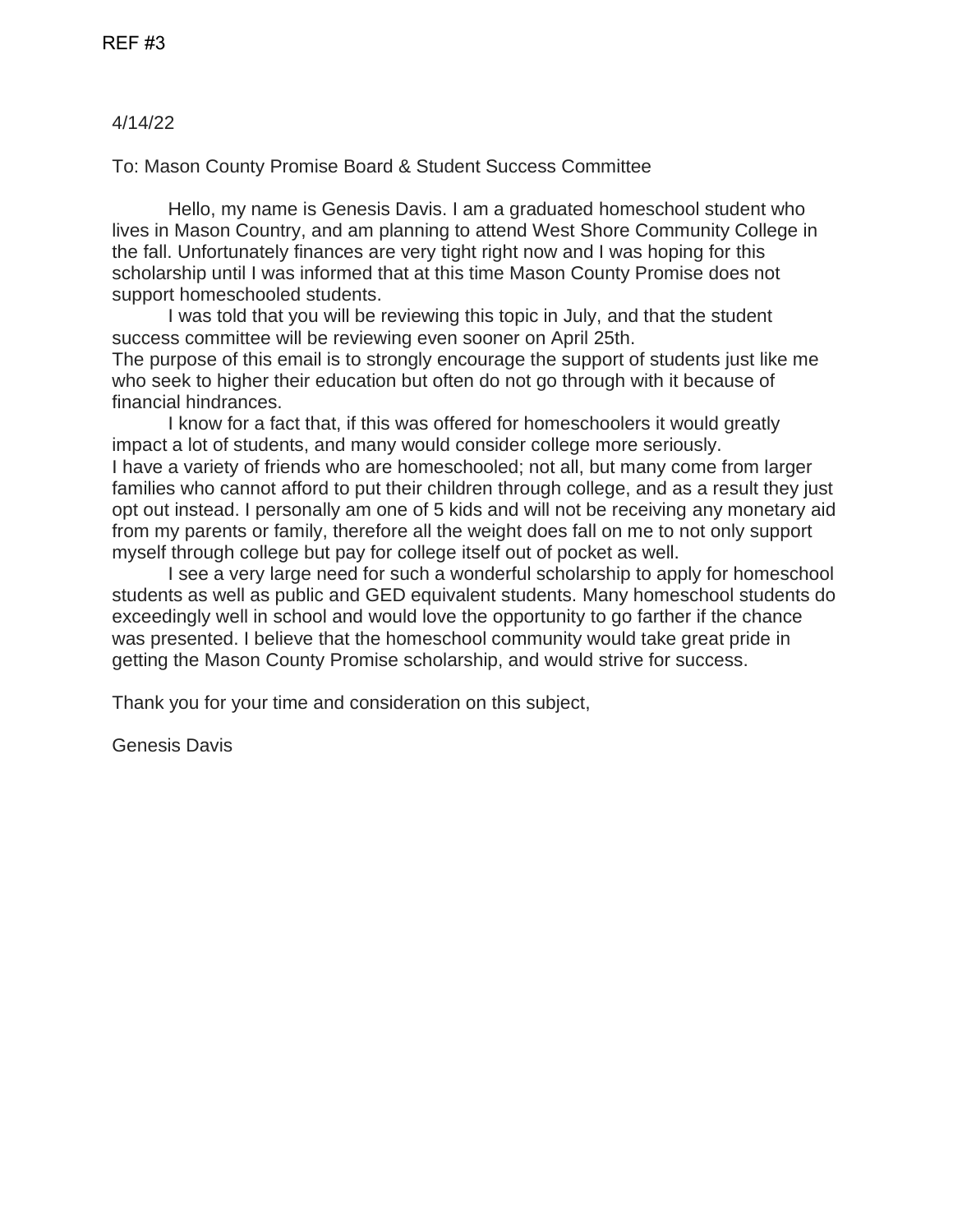|                     | $\Box$ 2019 |               | 2019 Total | $\Box$ 2020 |        | 2020 Total | $\Box$ 2021    | 2021 Total |
|---------------------|-------------|---------------|------------|-------------|--------|------------|----------------|------------|
| <b>Row Labels</b>   | Fall<br>▼∣  | <b>Winter</b> |            | Fall        | Winter |            | Fall<br>Winter |            |
| Lake County         |             |               |            |             |        |            |                |            |
| Manistee County     |             | 4             |            |             |        |            |                |            |
| <b>Mason County</b> |             |               |            | 6.          | 8      | 14         | 8              | 14         |
| Montcalm County     |             |               |            |             |        |            |                |            |
| Oceana County       |             |               |            |             |        |            |                |            |
| Other County        |             |               |            |             |        |            |                |            |
| Wexford County      |             |               |            |             |        |            |                |            |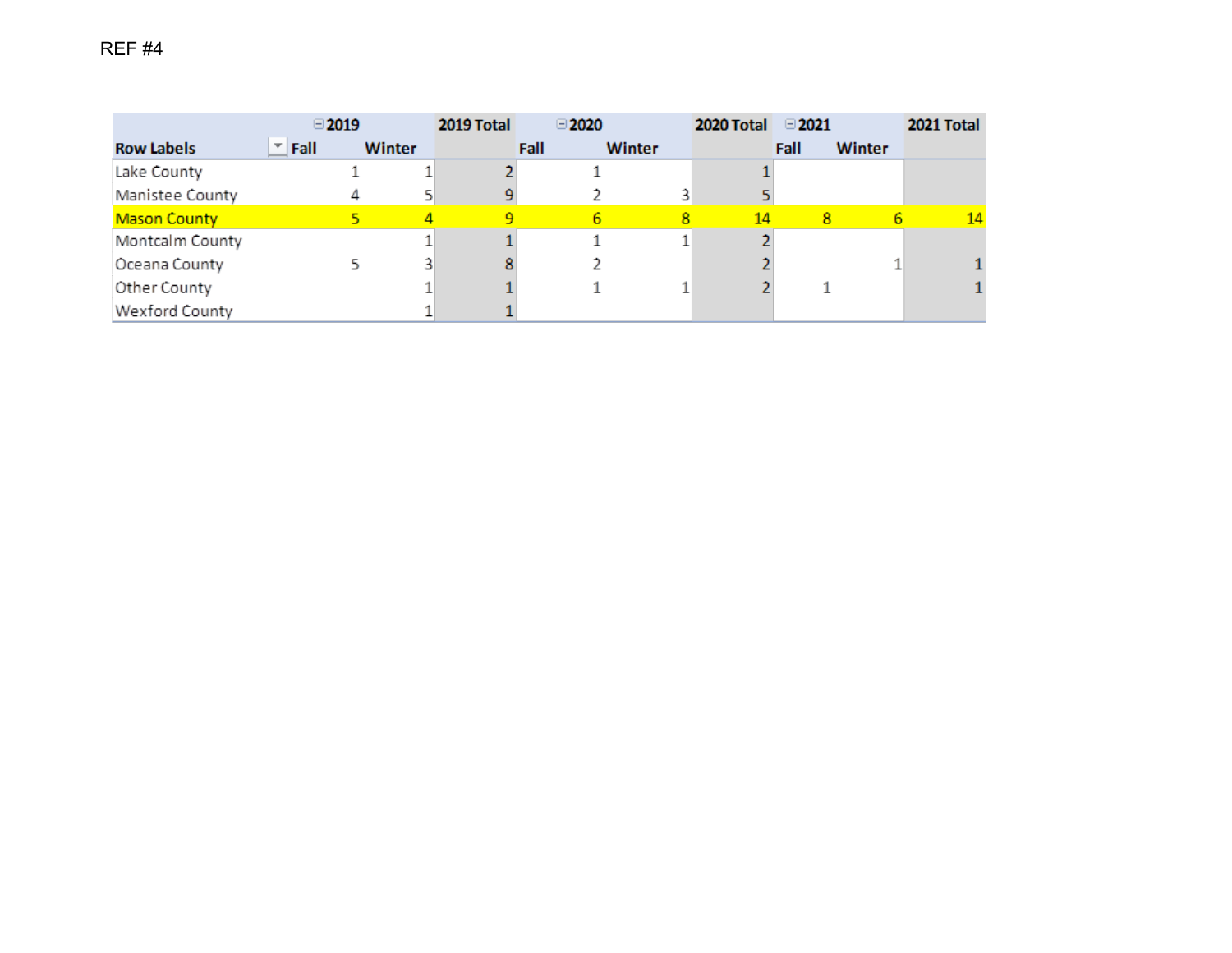

Promise Student Success To College Workgroup Meeting Notes Monday, April 18, 2022, 1PM Online via Zoom

Present: Brian Dotson, Laura Powers, Lynne Russell, Kathy Surd (Liaison), Joan Vidak; Staff: Jody Maloney

- 1) Partner sharing:
	- a. FAFSA Completion Coach Training through Mason College Access Network: Maloney shared materials.
	- b. Other sharing: Maloney mentioned K2C Family Night on April  $27<sup>th</sup>$  at WSCC; VanDyke shared about KickStart Deposit Day on April 20<sup>th</sup>; Russell shared that United Way of Mason County has a Resource Coach position available on Indeed.com; Maloney shared that the Promise has a Board member position open, which can be found on their website.
- 2) Business:
	- a. Discussion: What more could the Promise do to alleviate youth stressors related to YAC survey results/Promise Focus Group findings?
		- i. Surd inquired about what impacts to support SEL related to ESSER-III funding were expected. No one had heard anything related to specific interventions, and that most expected changes related to infrastructure.
		- ii. Russell shared that the Interconnected Systems Framework will conduct a comprehensive needs assessment to identify gaps and overlap and create a more integrated approach to referral and intervention for youth mental health. Many groups are working on mental health issues, and Mental Health First Aid takes a triage approach when there is a need for consistent and more in-depth care for youth/students. Counselors felt that at least 25% of their work was related to collegegoing efforts, but that it was not something that could be wholly handed off to another person so that they could better support socio-emotional health needs, because it could lead to duplication/inconsistency, counseling services for student SEL needs and academic/college aspirations cannot easily be compartmentalized to exclude one or the other.
		- iii. Maloney sought feedback about doing a timeline/checklist/planning tool to build college knowledge, and communicate various college readiness milestones with students and families.
			- 1. There are many existing tools which families and students may or may not access outside of the classroom, such as My Big Future and Xello—it would be good to know what works—what students use, parents use, and what primarily gets used by school only.
			- 2. Vidak will ask Gold Coast Counseling Assn. what they've used that they feel works.
			- 3. Powers suggested a texting service for students/families & caregivers that provided college/career related encouragement; Powers also felt that an incentive-based term checklist for student development related to college readiness could be exciting—similar to the Book-It program.
		- iv. Maloney requested that other thoughts/ideas be sent her way.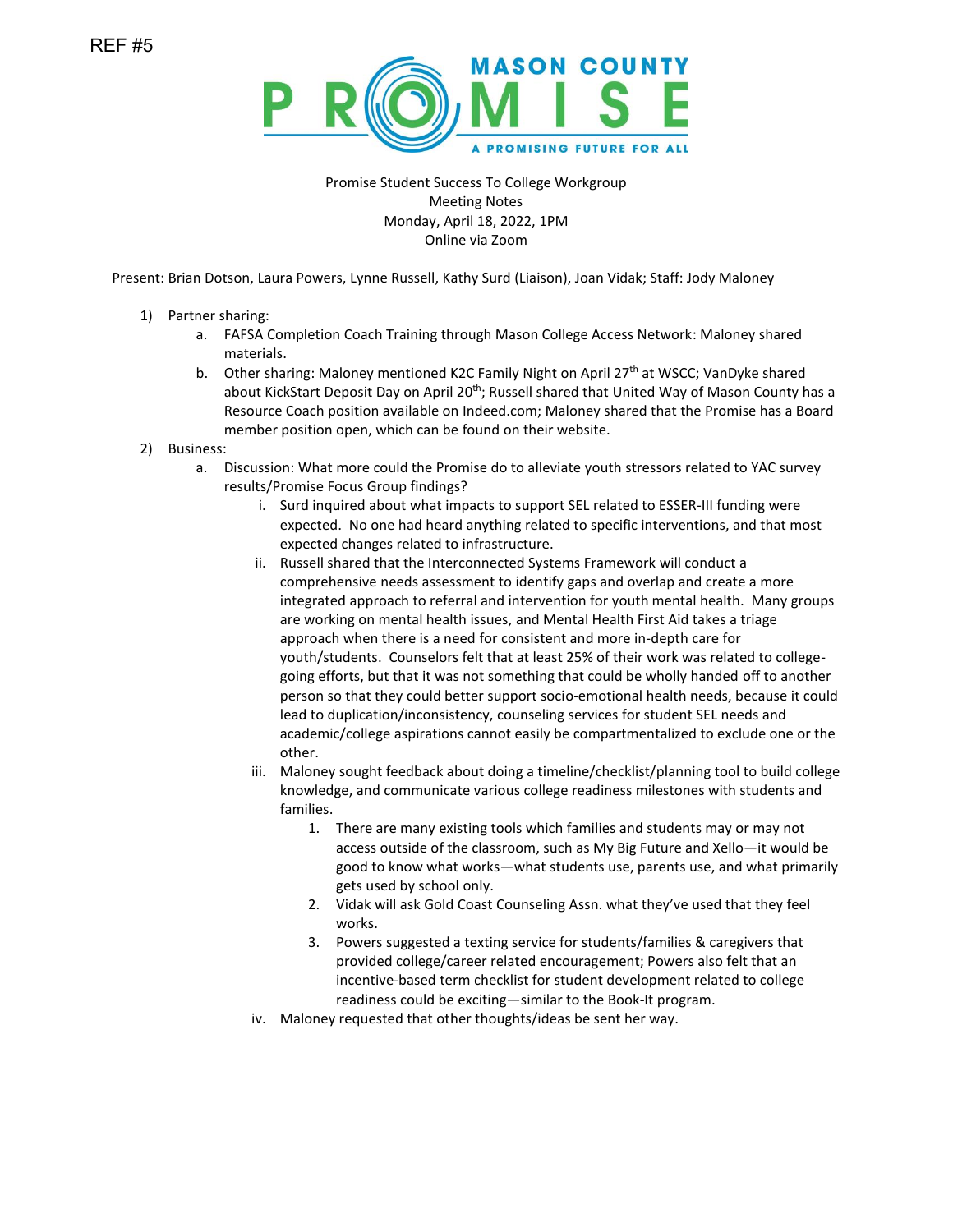





I went to College & Career 101

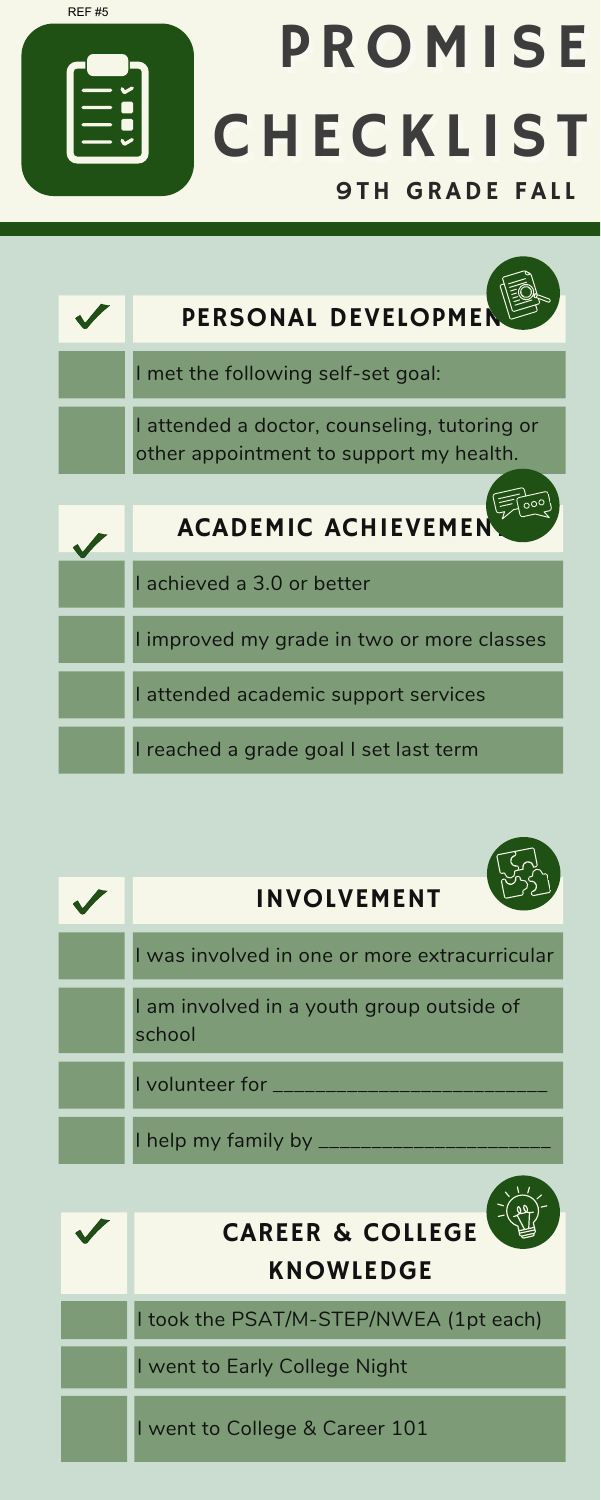

## **Mason County Promise Zone Authority Board**

## **REQUEST FOR PROPOSAL FOR LEGAL SERVICES**

INQUIRIES AND PROPOSALS SHOULD BE DIRECTED TO: Promise Zone Authority Board, Attn: Monica Schuyler, Board Chair: by email[: info@masoncountypromise.org](mailto:info@masoncountypromise.org) or by mail: 119 S. Rath Ave. Ludington, MI 49431

The Mason County Promise Zone Authority Board is a public entity with two legislatively appointed members and nine locally selected members to oversee administration of the Mason County Promise Scholarship for the defined geographic service area for Mason County, Michigan and its educational partners based in Mason County, according to its development plan approved by Michigan's Treasury office under the Michigan Promise Zone Authority Act. The Mason County Promise Zone Authority Board has no employees, but does hold contracts with local entities for holding fundraised dollars and providing administrative staffing services. Information about the Mason County Promise Zone Authority Board's state Treasury-approved development plan, goals and related services can be found at masoncountypromise.org

#### I. GENERAL INFORMATION.

A. Purpose. This request for proposal (RFP) is to contract for legal services to be provide the Mason County Promise Zone Authority Board for June-Dec 2022

B. Who May Respond. Attorneys who are based in and currently licensed to practice law in Michigan with current practice in general school law, municipal law, state aid-related law, and/or higher education and law firms including such attorneys, may respond to this RFP.

C. Instructions on Proposal Submission.

1. Closing Submission Date. Proposals must be submitted no later than May 31, 2022.

2. Inquiries. Inquiries concerning this RFP should be e-mailed to: info@masoncountypromise.org

3. Conditions of Proposal. All costs incurred in the preparation of a proposal responding to this RFP will be the responsibility of the Offeror and will not be reimbursed by the Mason County Promise Zone Authority Board.

4. Instructions to Prospective Attorneys/Firms. Your proposal should be emailed to [info@masoncountypromise.org,](mailto:info@masoncountypromise.org) directed to the attention of the Mason County Promise Zone Authority Board, Attn: Monical Schuyler, Board Chair, with the subject line: Legal Service Proposal; or mailed and addressed as follows: Mason County Promise Zone Authority Board, Attn: Monica Schuyler, Board Chair, 119 S. Rath Ave., Ludington, MI 49431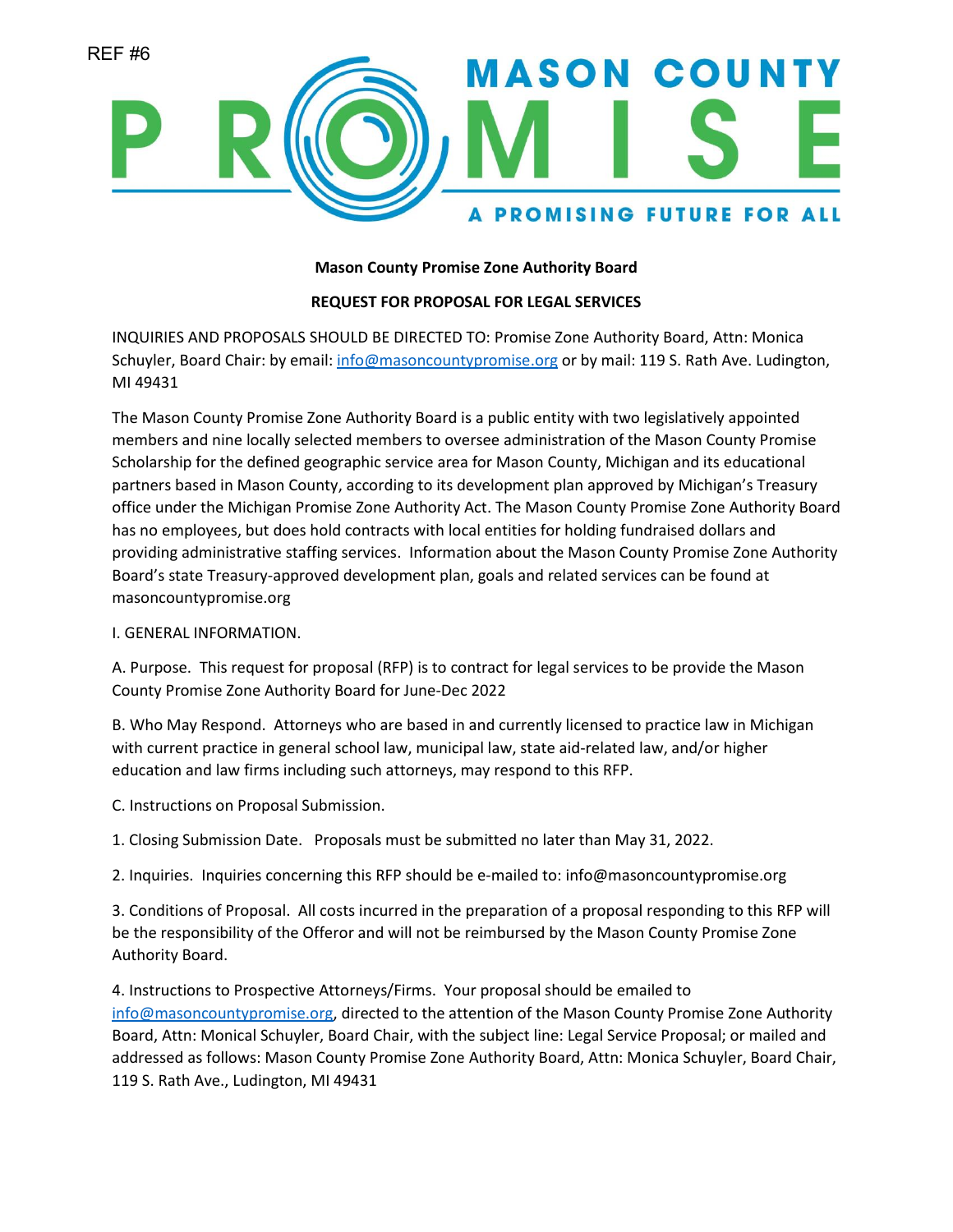

5. Right to Reject. The Mason County Promise Zone Authority Board reserves the right to reject any and all proposals received in response to this RFP. The accepted proposal will be drafted based upon the factors described in this RFP.

6. Notification of Award. Upon conclusion of final negotiations with the successful Firm, all Offerors submitting proposals in response to this Request for Proposal will be informed, by email of an unsuccessful proposal. It is expected that the agreed-upon proposal shall assist the Mason County Promise Zone in determining parameters for State Education Tax capture funds for Educational Activities beyond the approved scholarship can be used. All proposals should provide the fee schedule for any of the following services available from the legal service provider for a 12-month retainer, a 6 month retainer, and/or a month-to-month contract.

II. SCOPE OF SERVICES. The Offeror shall be readily available to perform legal services, as requested by the Mason County Promise Zone Authority Board related to the following: Michigan's Promise Zone Authority Act (preferred), and/or at least one of the following: general school law, municipal law, state aid-related law, and/or higher education law.

LEGAL SERVICES DESIRED: 1. Advise on administration and use of State Education Tax funding related to educational improvement activities. 2. Other legal services as needed.

The attorney or firm shall be prepared to submit detailed billing statements for all services billed at agreed upon increments (annual retainer fee broken down into a monthly rate; monthly rate; hourly rate, if any, broken down into time increments of no more than a quarter hour, etc). Offeror shall also include summaries of work performed and time spent on services performed under the flat monthly fee, as discussed below.

III. PROPOSAL CONTENTS. The Offeror, in its proposal, shall, as a minimum, include the following;

A. Legal Experience. The Offeror should describe its legal experience, including the names, addresses, contact persons, and telephone numbers of at least three clients, preferably including clients similar to Mason County Promise Zone Authority Board.

B. Experience should include the following categories:

1. Experience advising Promise Zone Authority Boards or educational or municipal partners who administer SET funds related to Promise Scholarships.

2. Experience advising clients conducting similar programs and government‐funded services.

C. Organization, Size, Structure, and Areas of Practice. If the Offeror should describe its organization, size, structure, areas of practice, and office location nearest to Mason County, Michigan.

D. Attorney Qualifications. The Offeror should have experience in one or more the following areas: Promise Zone Authority Act (preferred), public school law, higher education law, municipal law,